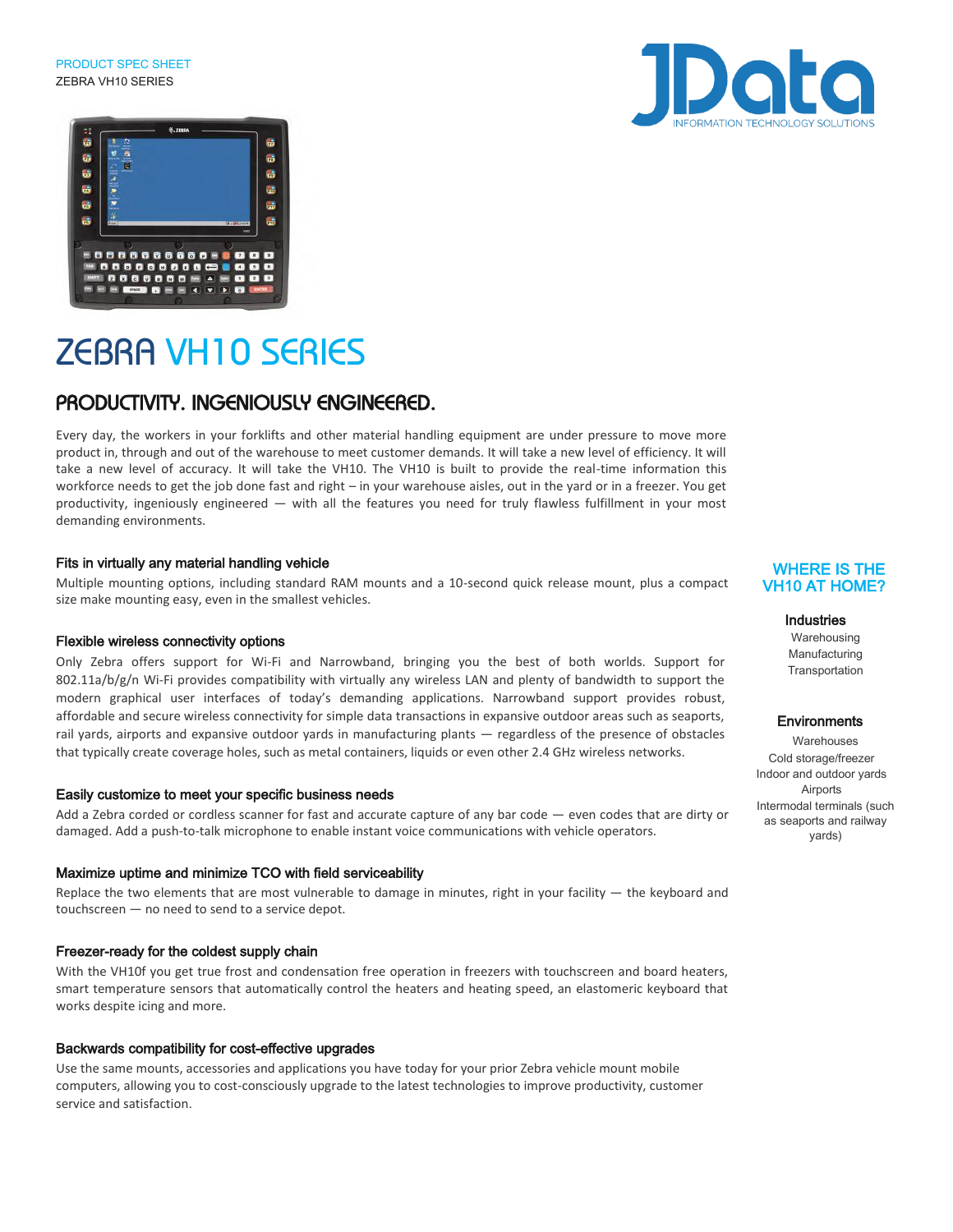# GET MAXIMUM PRODUCTIVITY AND FLAWLESS FULFILLMENT IN YOUR MOST CHALLENGING ENVIRONMENTS WITH THE VH10.

## TECHNICAL SPECIFICATIONS

| PHYSICAL CHARACTERISTICS              |                                                                                                                                                                                                         | <b>USER ENVIRONMENT (CONTINUED)</b>                                                                                                                                                                                                         |                                                                                                                                                                                     |
|---------------------------------------|---------------------------------------------------------------------------------------------------------------------------------------------------------------------------------------------------------|---------------------------------------------------------------------------------------------------------------------------------------------------------------------------------------------------------------------------------------------|-------------------------------------------------------------------------------------------------------------------------------------------------------------------------------------|
| <b>Dimensions</b>                     | 10.87 in. W x 9.37 in. H x 3.54 in.                                                                                                                                                                     | Sealing                                                                                                                                                                                                                                     | <b>IP66</b>                                                                                                                                                                         |
|                                       | D<br>276 mm L x 238 mm W x 90 mm D                                                                                                                                                                      | Integrated Sensors*                                                                                                                                                                                                                         | Motion (accelerometer);<br>temperature; ignition                                                                                                                                    |
| Weight                                | 8.1 lbs./3.66 kg (includes<br>integrated UPS battery)                                                                                                                                                   | <b>ESD</b>                                                                                                                                                                                                                                  | ±15kV air discharge, ±8kV direct<br>discharge                                                                                                                                       |
| Construction                          | Cast aluminum; modular                                                                                                                                                                                  | Shock/Vibration                                                                                                                                                                                                                             | IEC 60721-3-5M3                                                                                                                                                                     |
| <b>Keyboard Options</b>               | Integrated full alpha numeric<br>keyboard with 67 keys; QWERTY<br>and AZERTY; 12 direct function<br>keys; LED backlight                                                                                 | <b>Thermal Shock</b>                                                                                                                                                                                                                        | -22° to 122° F/-30° to 50° C                                                                                                                                                        |
|                                       |                                                                                                                                                                                                         | Salt Fog                                                                                                                                                                                                                                    | 48 hours of 5% solution at 35° C                                                                                                                                                    |
| Power                                 | Internal power supply 12-48V<br>nominal, designed for forklift power<br>; standard 5 min super capacitor<br>backup; one week real-time clock                                                            | <b>Solar Radiation</b>                                                                                                                                                                                                                      | MIL STD 810-G, Method 505.5,<br>Procedure II                                                                                                                                        |
|                                       |                                                                                                                                                                                                         | <b>WIRELESS DATA COMMUNICATIONS</b>                                                                                                                                                                                                         |                                                                                                                                                                                     |
|                                       | backup                                                                                                                                                                                                  | <b>WLAN</b>                                                                                                                                                                                                                                 | IEEE 802.11a/b/g/n                                                                                                                                                                  |
| <b>Optional UPS</b><br><b>Battery</b> | Optional internal 5000 mAh<br>rechargeable battery for operation<br>during power loss/brown out<br>provides 15 minutes session<br>persistence at a minimum during<br>forklift battery swap              | Narrowband                                                                                                                                                                                                                                  | UHF bands: 403 - 470<br>ခေ<br><b>MHz</b><br>Channel Spacing: 12.5 - 25 kHz<br>RF power: 500 - 1,000mW;<br>Transmission speed: 4.8/9.6 kbps<br>@ 12.5 kHz, 9.6/19.2 kpbs @ 25<br>kHz |
| <b>Display</b>                        | 8 in. color: 800 x 480; brightness<br>640 NITs;<br>LED backlight<br>Heated touch screen evaporates<br>external<br>condensation when moving out<br>and in freezers                                       |                                                                                                                                                                                                                                             |                                                                                                                                                                                     |
| <b>Display Defroster</b>              |                                                                                                                                                                                                         | Antenna                                                                                                                                                                                                                                     | Internal or external 2.4 and 5 GHz<br>antennas;<br>external Narrowband antenna                                                                                                      |
| (VH10f Model)                         |                                                                                                                                                                                                         | <b>WPAN</b>                                                                                                                                                                                                                                 | Bluetooth <sup>®</sup> V2.0 + EDR                                                                                                                                                   |
| Touchscreen                           | Rugged 5-wire technology;<br>provides high "touch life" for heavy<br>use; passive stylus or finger<br>operation                                                                                         | <b>SUPPORT AND SERVICES</b>                                                                                                                                                                                                                 |                                                                                                                                                                                     |
|                                       |                                                                                                                                                                                                         | Service from the Start Primary. A unique service that covers<br>normal wear and tear as well as accidental damage to<br>internal and external components. Includes a collection<br>option with pre-paid ground freight on return shipments. |                                                                                                                                                                                     |
| <b>Interface Ports</b>                | 2 USB host ports (one on the top,<br>one on<br>the bottom)<br>1 powered USB host port with 12V/<br>1.5A<br>1 3.5 mm audio jack<br>2 full function UART RS-232 with<br>5V/1000mA<br>for external devices |                                                                                                                                                                                                                                             |                                                                                                                                                                                     |
|                                       |                                                                                                                                                                                                         | <b>ACCESSORIES</b>                                                                                                                                                                                                                          |                                                                                                                                                                                     |
|                                       |                                                                                                                                                                                                         | Accessories include: Pre-regulator; antennas; screen<br>protector; push-to-talk speaker/microphone; mounts; USB<br>Ethernet adapter (For a complete list of accessories<br>visit www.zebra.com/vh10)                                        |                                                                                                                                                                                     |
| Mounting                              | Quick release mount; standard                                                                                                                                                                           |                                                                                                                                                                                                                                             |                                                                                                                                                                                     |
|                                       | RAM mounts:                                                                                                                                                                                             | <b>REGULATORY</b>                                                                                                                                                                                                                           |                                                                                                                                                                                     |
|                                       |                                                                                                                                                                                                         | <b>Electrical Safety</b>                                                                                                                                                                                                                    | UL/cUL/IEC/EN 60950-1 Indoor                                                                                                                                                        |